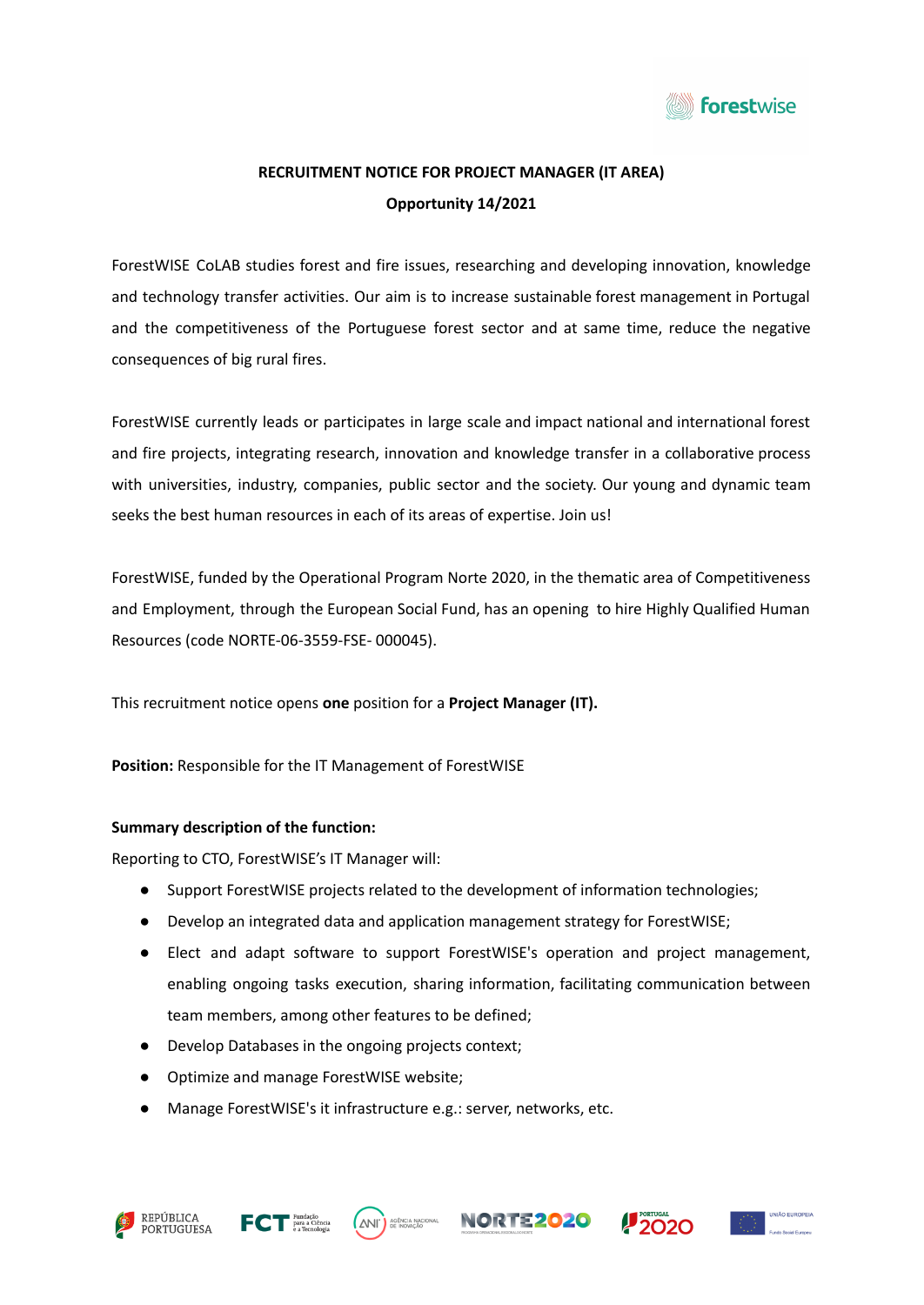

## **Qualifications:**

Pre-Bologna degree or Master's degree in the areas related to Informatics and Information Sciences, such as Computer Engineering, Computer Science, among others.

## **Experience required:**

- Experience in research projects;
- Knowledge and experience in georeferenced database management;
- Knowledge of the main programming languages;
- Knowledge and experience in developing web computer applications;
- Knowledge and experience in content administration and websites applications development on web platforms;
- Experience in IT infrastructure management;
- Fluent written and spoken Portuguese and English (level C1 of the Common European Reference Framework).

#### **Personal skills/ Soft Skills:**

- Organization and work method skills
- Ease of relationship with differentiated interlocutors
- Excellent communication skills and interpersonal relationships

## **Evaluation Criteria:**

- Interview with candidates with curricular evaluation equal to or greater than 15 values
- The final classification will be the weighted average of the curriculum evaluation, which will assume
- a weight of 70%, and the interview, which will represent 30%
- Selection of the candidate with the best final ranking.
- The jury reserves the right to decide not to select any candidate if they agree that none of the candidates has the profile required.

## **Conditions:**

ForestWISE's Head of Computer Management will be entitled to an employment contract with a fixed annual salary between TRU18 and TRU30 levels, according to the curriculum vitae and the experience presented and proven